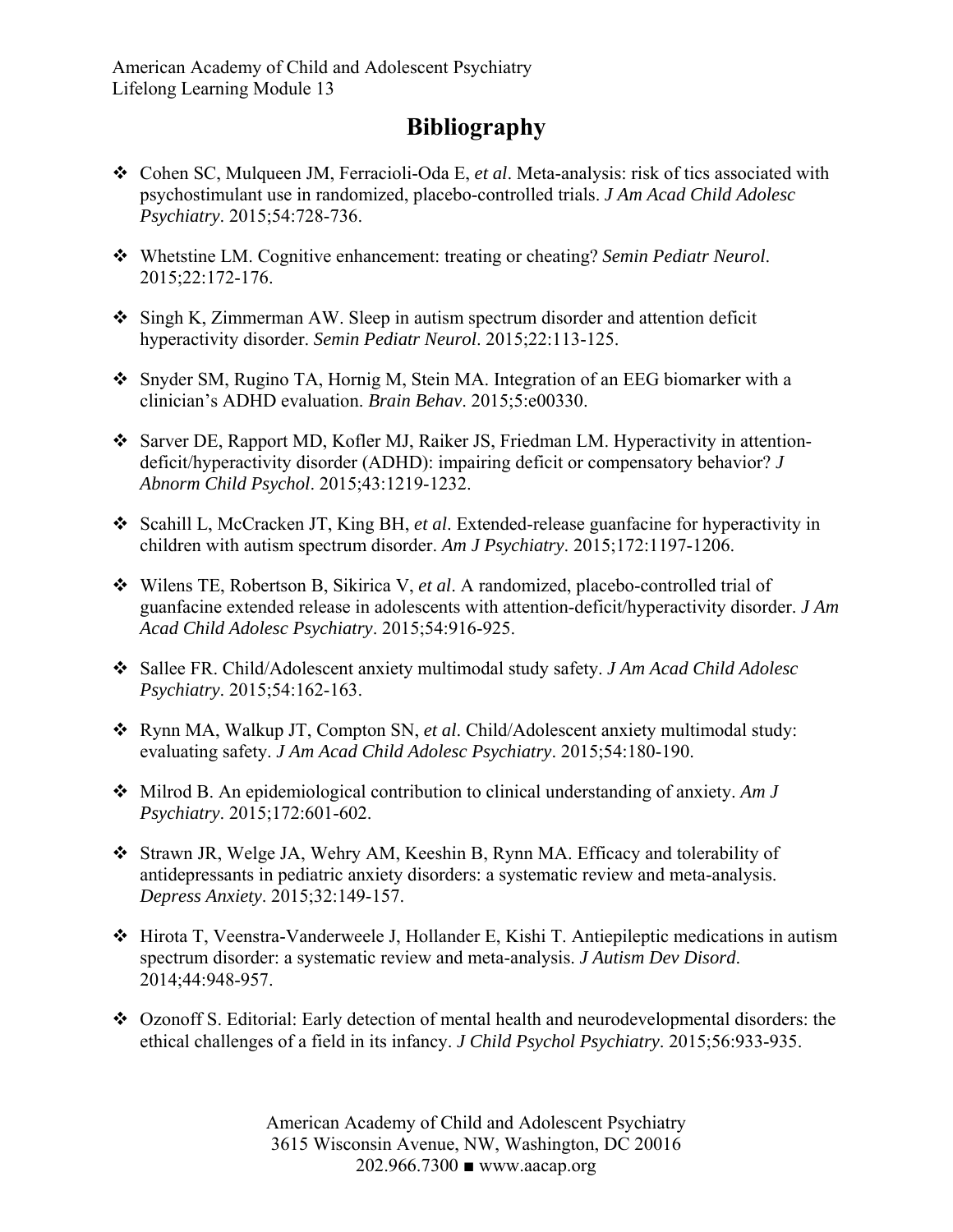American Academy of Child and Adolescent Psychiatry Lifelong Learning Module 13

 Brummelman E, Thomaes S, Nelemans SA, Orobio de Castro B, Overbeek G, Bushman BJ. Origins of narcissism in children. *Proc Natl Acad Sci U S A*. 2015;112:3659-3662.

## **Bibliography, Cont.**

- \* Kendall PC, Peterman JS. CBT for adolescents with anxiety: mature yet still developing. Am *J Psychiatry*. 2015;172:519-530.
- Theunissen SC, Rieffe C, Soede W, *et al*. Symptoms of psychopathology in hearing-impaired children. *Ear Hear*. 2015;36:e190-e198.
- Cozza SJ. Meeting the intervention needs of military children and families. *J Am Acad Child Adolesc Psychiatry*. 2015;54:247-248.
- Hisle-Gorman E, Harrington D, Nylund CM, Tercyak KP, Anthony BJ, Gorman GH. Impact of parents' wartime military deployment and injury on young children's safety and mental health. *J Am Acad Child Adolesc Psychiatry*. 2015;54:294-301.
- Adams J, Christian G, Tarshis T. Managing media: reflections on media and video game use from a therapeutic perspective. *J Am Acad Child Adolesc Psychiatry*. 2015;54:341-342.
- Costello EJ, Maughan B. Annual research review: optimal outcomes of child and adolescent mental illness. *J Child Psychol Psychiatry*. 2015;56:324-341.
- Williams JF, Smith VC; COMMITTEE ON SUBSTANCE ABUSE. Fetal alcohol spectrum disorders. *Pediatrics*. 2015;136:e1395-e1406.
- \* Kerzner B, Milano K, MacLean WC Jr, Berall G, Stuart S, Chatoor I. A practical approach to classifying and managing feeding difficulties. *Pediatrics*. 2015;135:344-353.
- Jain S, Bhatt GC. Advances in the management of primary monosymptomatic nocturnal enuresis in children. *Paediatr Int Child Health*. 2016;36:7-14.
- Hein IM, Troost PW, Broersma A, de Vries MC, Daams JG, Lindauer RJ. Why is it hard to make progress in assessing children's decision-making competence? *BMC Med Ethics*. 2015;16:1.
- Bonifacio HJ, Rosenthal SM. Gender variance and dysphoria in children and adolescents. *Pediatr Clin North Am*. 2015;62:1001-1016.
- Goldstein BI, Carnethon MR, Matthews KA, *et al*. Major depressive disorder and bipolar disorder predispose youth to accelerated atherosclerosis and early cardiovascular disease: a scientific statement from the American Heart Association. *Circulation*. 2015;132:965-986.
- Findling RL, Robb A, McNamara NK, *et al*. Lithium in the acute treatment of bipolar I disorder: a double-blind, placebo-controlled study. *Pediatrics*. 2015;136:885-894.

American Academy of Child and Adolescent Psychiatry 3615 Wisconsin Avenue, NW, Washington, DC 20016 202.966.7300 ■ www.aacap.org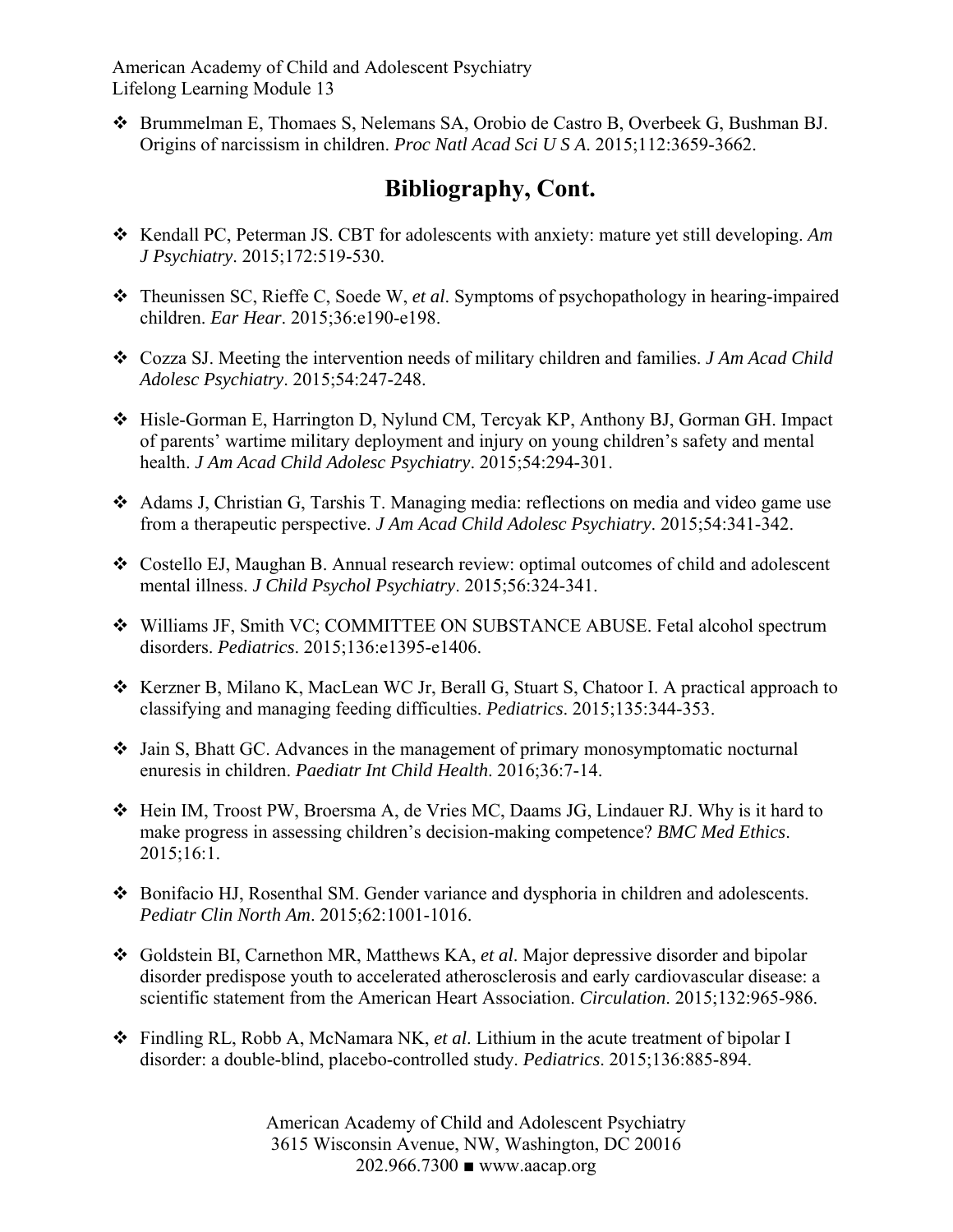American Academy of Child and Adolescent Psychiatry Lifelong Learning Module 13

 Salpekar JA, Joshi PT, Axelson DA, *et al*. Depression and suicidality outcomes in the treatment of early age mania study. *J Am Acad Child Adolesc Psychiatry*. 2015;54:999-1007.

## **Bibliography, Cont.**

- Zeanah CH, Gleason MM. Suicidality in very young children. *J Am Acad Child Adolesc Psychiatry*. 2015;54:884-885.
- Whalen DJ, Dixon-Gordon K, Belden AC, Barch D, Luby JL. Correlates and consequences of suicidal cognitions and behaviors in children ages 3 to 7 years. *J Am Acad Child Adolesc Psychiatry*. 2015;54:926-937.
- Scheeringa MS. Validity of measurement of suicidal ideas in very young children. *J Am Acad Child Adolesc Psychiatry*. 2016;55:243.
- Whalen DJ, Belden AC, Luby JL, Barch D, Dixon-Gordon K. Dr. Whalen et al. reply. *J Am Acad Child Adolesc Psychiatry*. 2016;55:243-245.
- Bloch MH, Storch EA. Assessment and management of treatment-refractory obsessivecompulsive disorder in children. *J Am Acad Child Adolesc Psychiatry*. 2015;54:251-262.
- Varigonda AL, Jakubovski E, Taylor MJ, Freemantle N, Coughlin C, Bloch MH. Systematic review and meta-analysis: early treatment responses of selective serotonin reuptake inhibitors in pediatric major depressive disorder. *J Am Acad Child Adolesc Psychiatry*. 2015;54:557- 564.
- $\triangle$  Benningfield MM, Potter MP, Bostic JQ. Educational impacts of the social and emotional brain. *Child Adolesc Psychiatr Clin N Am*. 2015;24:261-275.
- Brent DA, Loeber R. The prevention of detention. *Am J Psychiatry*. 2015;172:6-8.
- Amminger GP, Schäfer MR, Schlögelhofer M, Klier CM, McGorry PD. Longer-term outcome in the prevention of psychotic disorders by the Vienna omega-3 study. *Nat Commun*. 2015;6:7934.
- Insel TR. RAISE-ing our expectations for first-episode psychosis. *Am J Psychiatry*. 2016;173:311-312.
- Kane JM, Robinson DG, Schooler NR, *et al*. Comprehensive versus usual community care for first-episode psychosis: 2-year outcomes from the NIMH RAISE early treatment program. *Am J Psychiatry*. 2016;173:362-372.
- Allen B, Timmer SG, Urquiza AJ. Parent-child interaction therapy as an attachment-based intervention: theoretical rationale and pilot data with adopted children. *Child Youth Serv Rev*. 2014;47:334-341.

American Academy of Child and Adolescent Psychiatry 3615 Wisconsin Avenue, NW, Washington, DC 20016 202.966.7300 ■ www.aacap.org